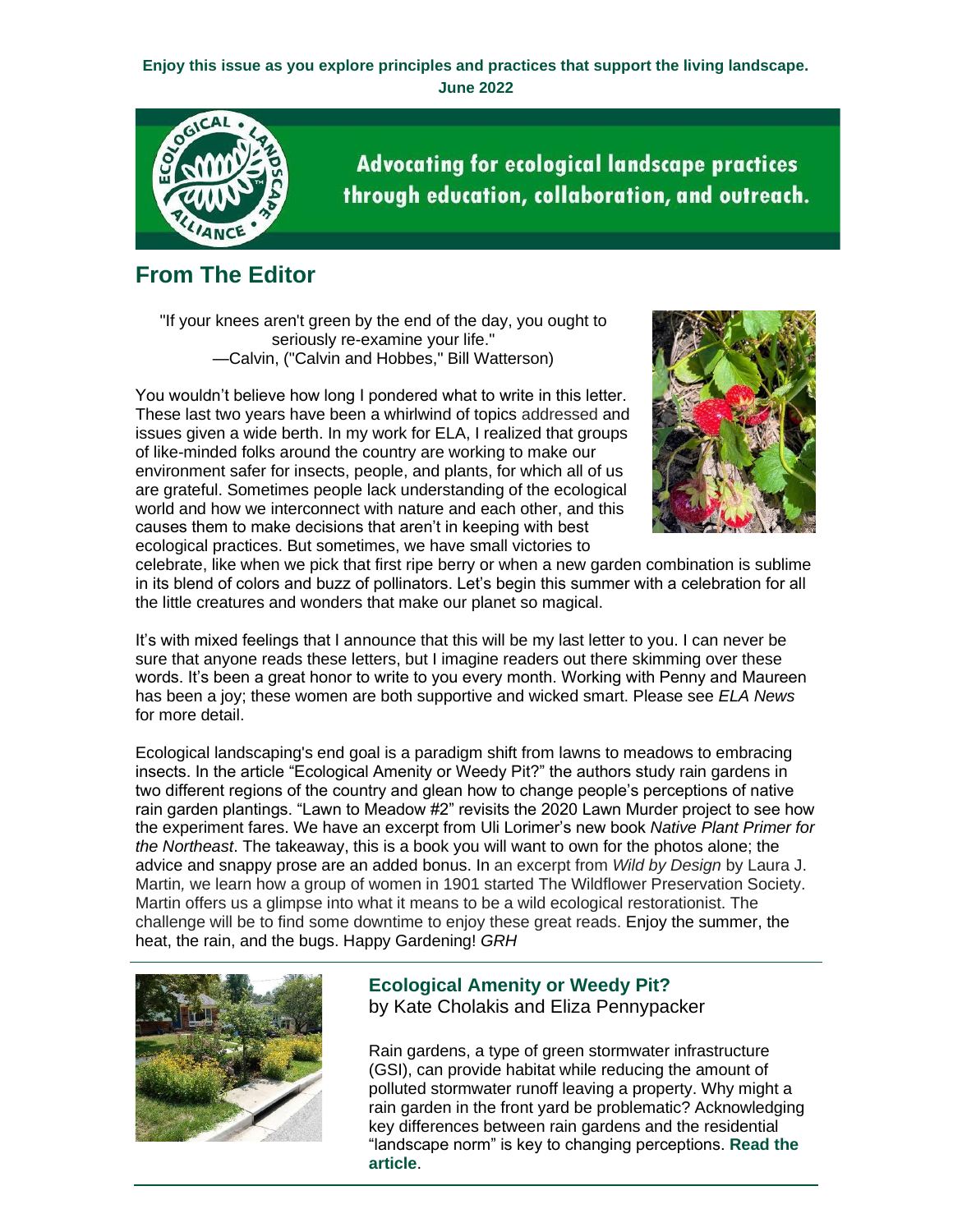

## **The Northeast Native Plant Primer** by Uli Lorimer

Do you want a garden that makes a real difference? Choose plants native to our Northeast region. The rewards will benefit you, your yard, and the environment—from reducing maintenance tasks to attracting earth-friendly pollinators such as native birds, butterflies, and bees. We must envision a future in which wild creatures of all shapes and sizes are afforded space in our built environment. **[Read the article](https://r20.rs6.net/tn.jsp?f=0018P5zUVzb0evUPPFL93G7TJLD6J8eHPqQAKsfAMXqGD8VmJtdYUGQAJWDVn240YrIKgItfN489VPkwO-2pUUe8bAK9HRlNjz6sWUNe6gDAYmig5Hj7BBuEh4qi_UedjnGJHLLFDOhVYagp7GwOKKC2VKotge8uCNIPGv64sx0aoyx_wQAkUhw4mC1lqqraZ_3zE7Jl-djLZfSEEFbIHJZYKAGFUnY9j2hGprVzNG3lw1CHU4P240g6g==&c=Hbm3dw1u-adr2fs1mkouHb1_idjr65xydSdps3u09yr6rR-gOsBtvQ==&ch=4OdNk4LnZoAIKYoXrI8ttYeUckp719MEYfzDDqA8puGSnL5diAOF4A==)**.



**Wild by Design** by Laura J. Martin

Native wildflower gardening is more popular than ever. But a century ago, this was not the case. Wildflowers persist in the numbers they do today because of the activism and research of a group of women ecologists who in 1901 defied gender norms and founded the discipline of ecological restoration. **[Read the article.](https://r20.rs6.net/tn.jsp?f=0018P5zUVzb0evUPPFL93G7TJLD6J8eHPqQAKsfAMXqGD8VmJtdYUGQAJWDVn240YrIag-S8VMZKB34vP0m3uOvXpejmSDs4nLlM8HI0mjmfsJQspacGygde7UYS0PbgnwVnq5AUUJbNYPXWQLHwDf1GoIMjKAvWMHCHpV3yyK0IszT8a4XNxFGY5jxNy_8GGooPpNsSY0oz1Oh6SOY0DbaoDptP6n5dd-X&c=Hbm3dw1u-adr2fs1mkouHb1_idjr65xydSdps3u09yr6rR-gOsBtvQ==&ch=4OdNk4LnZoAIKYoXrI8ttYeUckp719MEYfzDDqA8puGSnL5diAOF4A==)**



## **Lawn to Meadow Season Three** by Leslie Duthie

This gardener decided to kill part of her lawn two years ago when we were encouraged to stay home due to the pandemic. The barren lawn has been replaced with a shade and sun meadow with straightforward, manageable steps that even a novice gardener can copy. Now in its third spring, Leslie assesses the project, recounting surprises, successes, and lessons learned. **[Read the article.](https://r20.rs6.net/tn.jsp?f=0018P5zUVzb0evUPPFL93G7TJLD6J8eHPqQAKsfAMXqGD8VmJtdYUGQAJWDVn240YrI2WIanFbdFZvw_-8rxJclk1tDKGlM74X4u9HPf3grzz7t3DQKjgflwVF8ildpXTh__mFTRweyof8A69fLSLyQqT2VHX89W90ZloHdo80pmoJqn0LD2Uxr4QT7OFNG63A61IaFQ6NUzWGaHg1JCv9EA0Mmd5GNeZvo6d99cGzRgiXlt-WVwWmTY4F1xAsNLo5j&c=Hbm3dw1u-adr2fs1mkouHb1_idjr65xydSdps3u09yr6rR-gOsBtvQ==&ch=4OdNk4LnZoAIKYoXrI8ttYeUckp719MEYfzDDqA8puGSnL5diAOF4A==)**



featuring:

**Manitoga, Garrison, NY** July 7, 2022

> **Native Plant Trust,** Framingham, MA July 22, 2022

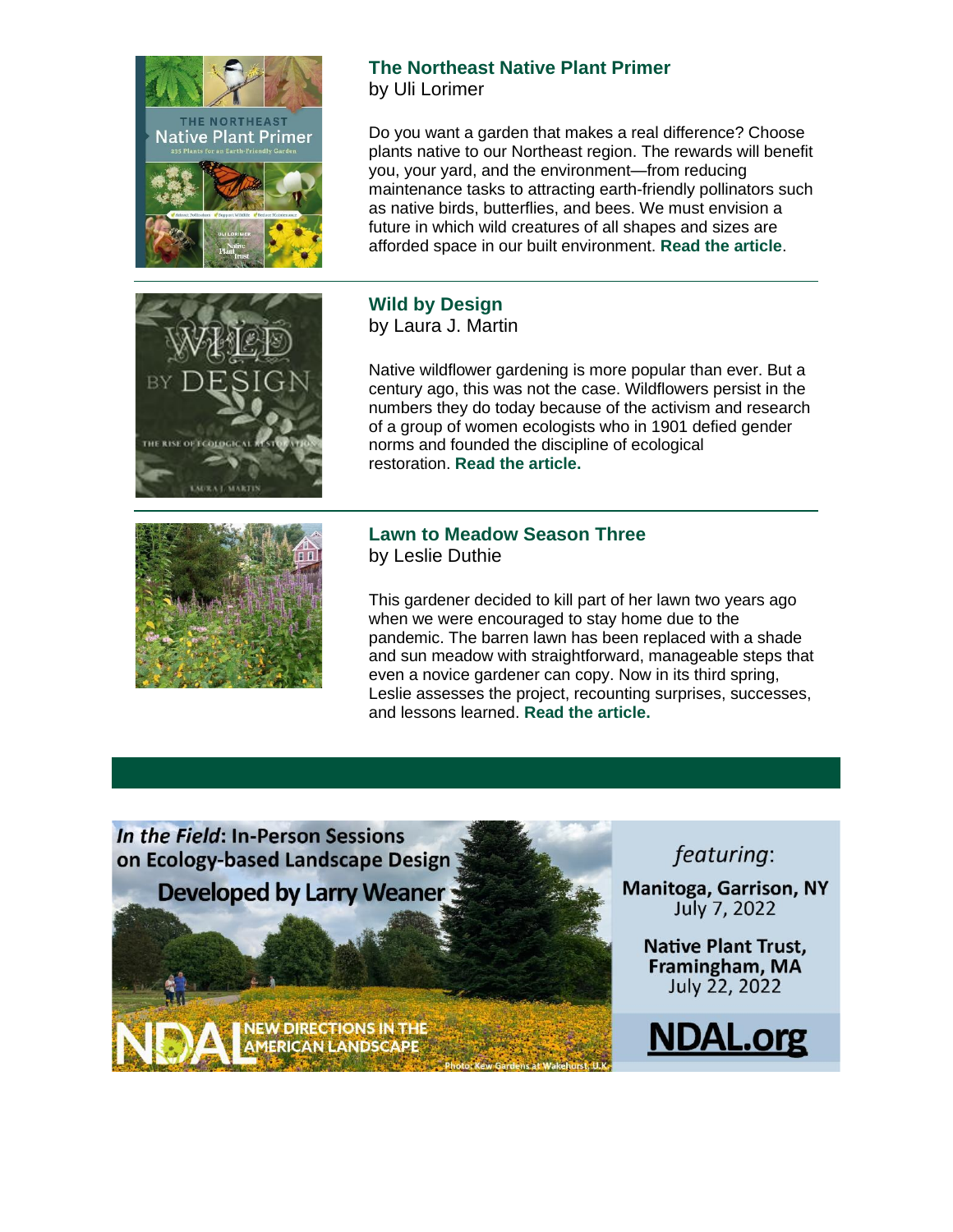## **ELA News**

### **Farewell with a Note of Appreciation**

The office team at ELA has always been a small, versatile, and passionate group committed to ELA's mission to promote sustainable and regenerative landscape practices. But, our work could not have been accomplished without the support and help of a larger group. We take this opportunity to thank ELA's Members. We thank you for your financial support, your many notes of appreciation, your eye for detail (typo, anyone?), and your environmental stewardship efforts.

We also thank the many subject matter experts who continue to further the ELA mission by sharing their knowledge and experience with the ELA community through lectures, webinars, tours, and *ELA Newsletter* articles. By generously sharing your expertise with thousands of event attendees and readers, you make an invaluable contribution to the cause of healthy land practices.

We have enjoyed being part of the ELA community and collaborating with so many amazing people. Next month will see some additional office changes:

Penny Lewis, ELA's Executive Director, concluded her tenure with the organization at the end of December after over 16 years.

● Maureen Sundberg, ELA's Executive Assistant, former *ELA Newsletter* Editor, and former Board member, completes her time with ELA at the end of June after 15 years.

Georgia Harris, *ELA Newsletter* Editor and the force that kept the ELA community in-theknow about ELA news, environmental trends, and events for the past two years, will also complete her service with ELA at the end of June.

After June 30th, you may continue to connect with ELA at **[Office@Ecolandscaping.org](mailto:Office@Ecolandscaping.org)**.

We hope ELA remains a critical voice encouraging healthy land choices for people, wildlife, and the planet. Thank you for all you have done and will continue to do to further a vital cause.

With great appreciation and fond memories, *Penny Lewis Maureen Sundberg Georgia Harris*

## **From the Board of Directors**

Dear ELA community,

This was a banner year for your Ecological Landscape Alliance. We continued to expand programming with the addition of Eco-Answers for members and continued a robust schedule of webinars. Our Annual Conference and Eco-Marketplace was held virtually for the second year in a row and was an even bigger success than last year. Thank you to those of you who participated and gave feedback about the conference. We aim to continue offering programs that are on the leading edge of ecological topics, research, and practices from a wide range of voices and perspectives.

As many of you know, in December we said goodbye to our long-time Executive Director, Penny Lewis. Penny led ELA to heights many of us could never have anticipated, including double digit membership growth, the impressive slate of educational programs you've come to expect, and a reputation for being at the forefront of ecological approaches to landcare. Later this year, we will also say goodbye to Georgia Harris, our newsletter editor for the past few years, and Maureen Sundberg, our Executive Assistant. Georgia joined ELA's team at the beginning of the pandemic and managed the newsletter during a time when many things felt uncertain. Maureen has been an integral part of the ELA community for more than a decade, serving as a board member, editing the newsletter for 11 years, and stepping in to work as Executive Assistant when it was clear the work required to run ELA had grown beyond what one person could reasonably expect to accomplish on their own. We thank these passionate, talented, and dedicated folks who have shaped ELA in countless ways.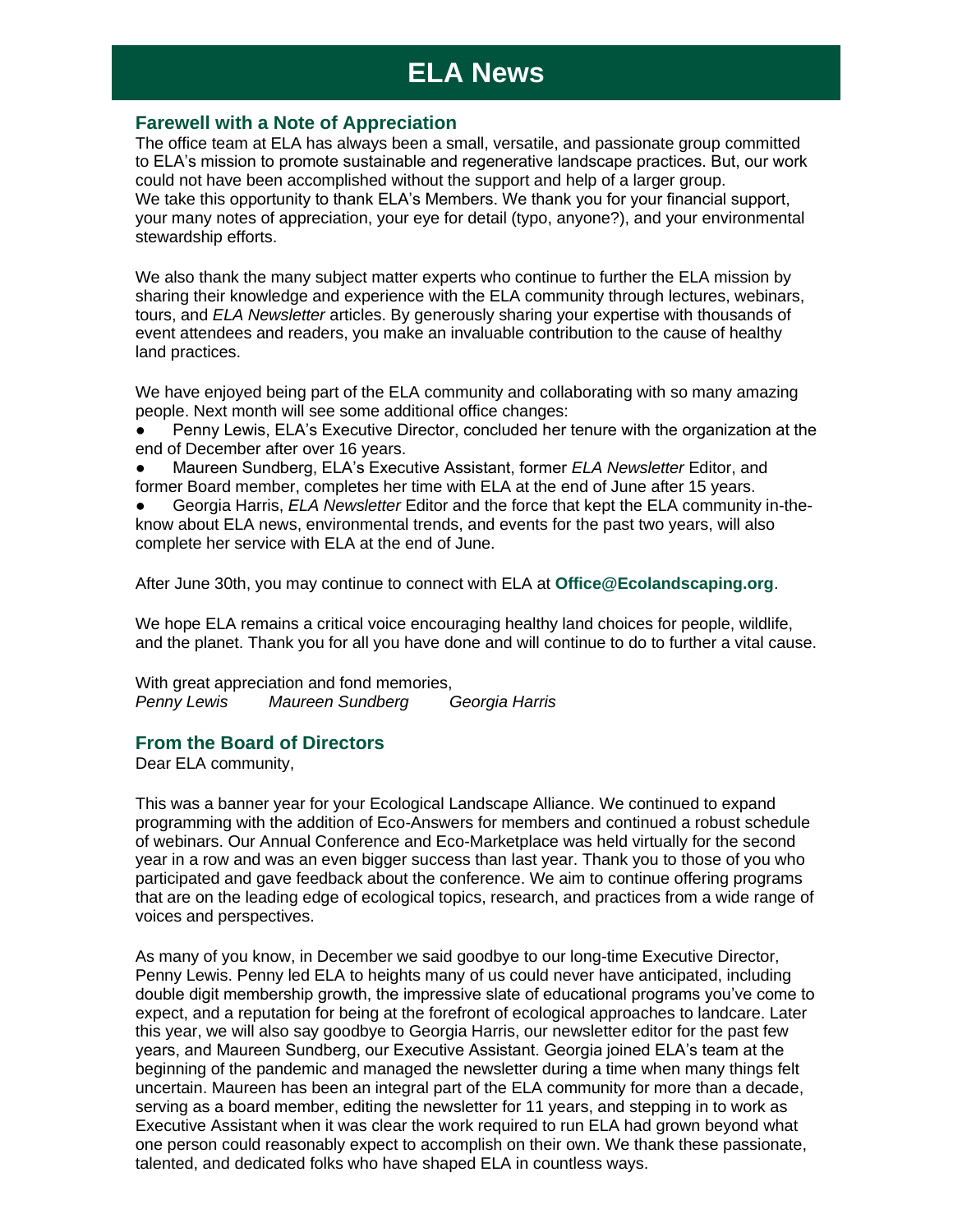When Penny first announced her departure in 2021, the ELA board looked inward to reflect on where we have been and where the organization is going. We updated our **[Vision, Mission,](https://r20.rs6.net/tn.jsp?f=0018P5zUVzb0evUPPFL93G7TJLD6J8eHPqQAKsfAMXqGD8VmJtdYUGQAD31Z0uAkY7hhoUwx69kQgxkNqRICaxBhCxj3S23TXe4sdPEF7cw1AdFXjpWtU1e3QqqCObbk2GBE2UzBKjPCQ53i0qi8RsFAkekfO8L9XcXMPKsx5PNOhk=&c=Hbm3dw1u-adr2fs1mkouHb1_idjr65xydSdps3u09yr6rR-gOsBtvQ==&ch=4OdNk4LnZoAIKYoXrI8ttYeUckp719MEYfzDDqA8puGSnL5diAOF4A==)  [and Values](https://r20.rs6.net/tn.jsp?f=0018P5zUVzb0evUPPFL93G7TJLD6J8eHPqQAKsfAMXqGD8VmJtdYUGQAD31Z0uAkY7hhoUwx69kQgxkNqRICaxBhCxj3S23TXe4sdPEF7cw1AdFXjpWtU1e3QqqCObbk2GBE2UzBKjPCQ53i0qi8RsFAkekfO8L9XcXMPKsx5PNOhk=&c=Hbm3dw1u-adr2fs1mkouHb1_idjr65xydSdps3u09yr6rR-gOsBtvQ==&ch=4OdNk4LnZoAIKYoXrI8ttYeUckp719MEYfzDDqA8puGSnL5diAOF4A==)** to ensure we had clear direction about the organization's future, and we plan to complete a new strategic plan over the next year. In the coming weeks, we will introduce our new staff team. We're thrilled to have them join us, and we know they'll ensure that you continue to receive timely updates, quick responses to your questions, and outstanding educational content.

As always, please visit our website to learn more about upcoming events and programs, including the 10th annual Focus on Sustainability webinar series, and our three fall conferences: Season's End Summit, Regenerative Solutions for Resilient Landscapes, and the Ecological Plant Conference.

If you're looking for more ecological information, be sure to check out the website where you can **[search for newsletter articles by topic](https://r20.rs6.net/tn.jsp?f=0018P5zUVzb0evUPPFL93G7TJLD6J8eHPqQAKsfAMXqGD8VmJtdYUGQAD31Z0uAkY7hOK8qAGGLsb8SeOvgZtMDFAKYiFTPl4G6WQ1UhznP15OPBR3AmlMaVZ0-3n-uslXmpEZke8oqMAY1QR_FJVMtI5oYLEuvBe9Z_4VNJzoznbo=&c=Hbm3dw1u-adr2fs1mkouHb1_idjr65xydSdps3u09yr6rR-gOsBtvQ==&ch=4OdNk4LnZoAIKYoXrI8ttYeUckp719MEYfzDDqA8puGSnL5diAOF4A==)**.

We are excited about what is ahead for ELA and look forward to sharing more with you soon!

Rie Macchiarolo, President Mark Richardson, Vice President

## **Enjoy all the ELA Membership Benefits - including free and discounted events. [Become a Member!](https://r20.rs6.net/tn.jsp?f=0018P5zUVzb0evUPPFL93G7TJLD6J8eHPqQAKsfAMXqGD8VmJtdYUGQAMfPISwWijCNbu0xXm0c-MdG8JHwY0Sj9jRWzu9V0nh3zMozdZKO_3lR-KiIQm85uz7RyCu8pQZmz11ybS_uianjwPaGLPmJbqpz8-CApv1CgGuPkfTTaRE=&c=Hbm3dw1u-adr2fs1mkouHb1_idjr65xydSdps3u09yr6rR-gOsBtvQ==&ch=4OdNk4LnZoAIKYoXrI8ttYeUckp719MEYfzDDqA8puGSnL5diAOF4A==)**

## **It's easy to support ELA year round when you shop on Amazon. Sign Up with [Amazon Smile!](https://r20.rs6.net/tn.jsp?f=0018P5zUVzb0evUPPFL93G7TJLD6J8eHPqQAKsfAMXqGD8VmJtdYUGQAD31Z0uAkY7hWKnh4miCV-sDVeLQzA6bdYJoGNQjblT6AMnyJU134piryqUXB1DwRirNbfdtR6BZR978oPSSiklWhsR7YsyQ0lItRZH4MDPgPmN8GXpSRVU=&c=Hbm3dw1u-adr2fs1mkouHb1_idjr65xydSdps3u09yr6rR-gOsBtvQ==&ch=4OdNk4LnZoAIKYoXrI8ttYeUckp719MEYfzDDqA8puGSnL5diAOF4A==)**

It takes just a minute to sign up and start using smile.amazon.com for your shopping.

## **Featured Conference Sponsors**





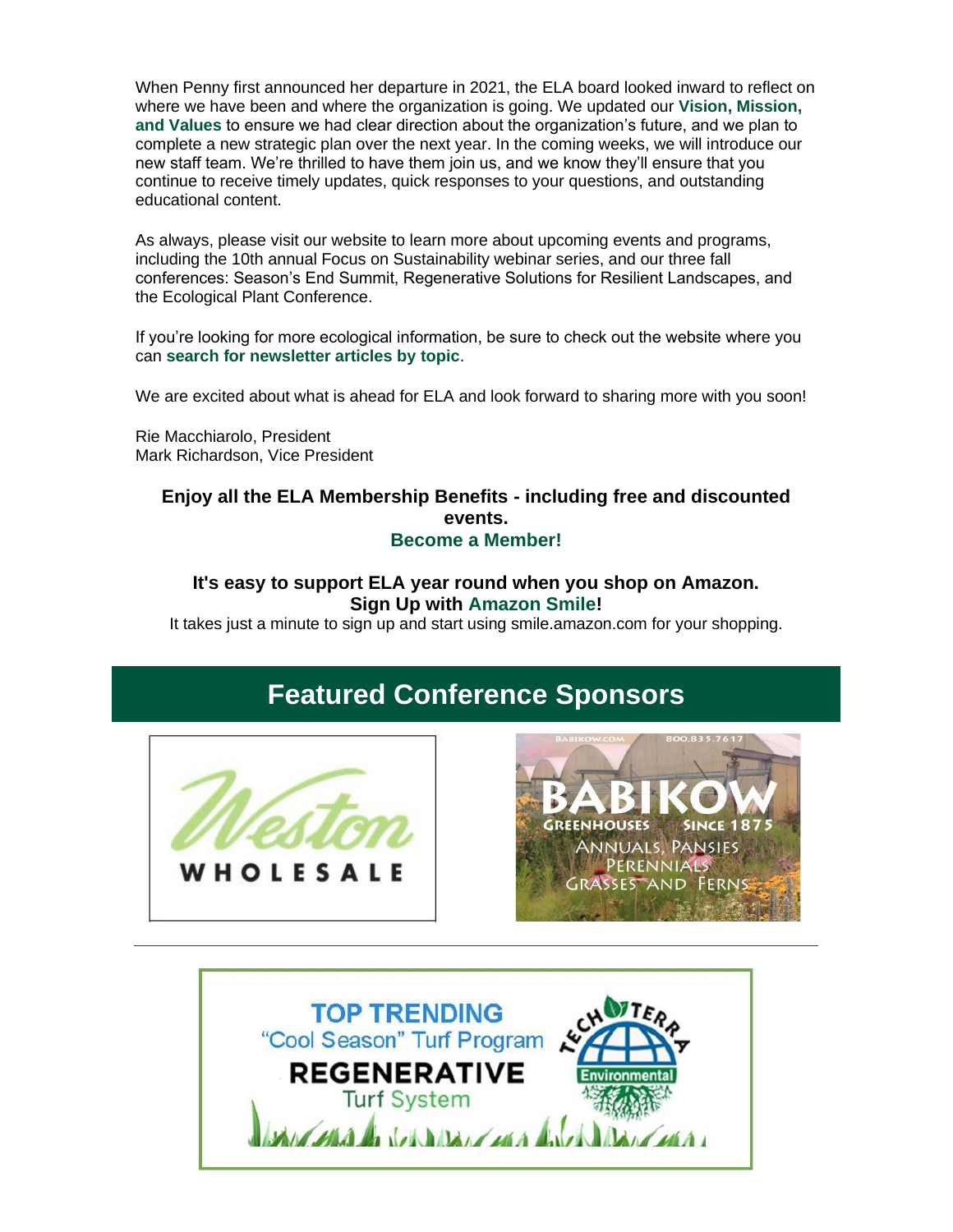



Butterfly Weed Asclepias tuberosa

## **Planters' Choice Nursery**

New England's premier grower and re-wholesaler of quality nursery stock including a full line of native trees, shrubs and perennials

Newtown, CT Watertown, CT 203-426-4037 860-945-6588 Planterschoice.com

## **Gleanings**

#### **Living Tree Bridges**

They're not the world's tallest or longest bridges, but a string of humble river crossings sculpted from tree roots in India are engineering marvels that contain lessons for modern architects. The bridges stretch across rivers and ravines in India's mountainous Meghalaya plateau, connecting villages and allowing farmers to access their land. Read more at **[NPR](https://r20.rs6.net/tn.jsp?f=0018P5zUVzb0evUPPFL93G7TJLD6J8eHPqQAKsfAMXqGD8VmJtdYUGQAJWDVn240YrIN7NIai0gbKXIyGvHsGkagn5O2pNCtIJD9VQ2QNoZcuYzClOVXHBWw4S6JdfAf4YEDkNPjWyNVxFuwPeUgTDjnWrGYxGg9FxBRjSe_ViyJGzN7wlPCBE-pLqA5lMxCG0dLZCVEIcVOLb0IR5ieU_GtWMRbKSNLLytB6KGe_O3H5hkwV-1vygPLxGmx-Z3zcP80AytB5qbV9A2ksXWAxVQFw==&c=Hbm3dw1u-adr2fs1mkouHb1_idjr65xydSdps3u09yr6rR-gOsBtvQ==&ch=4OdNk4LnZoAIKYoXrI8ttYeUckp719MEYfzDDqA8puGSnL5diAOF4A==)**.

#### **The Dark Side of Light Pollution**

Governments, cities, companies, and communities worldwide are taking action to address a significant and growing threat to wildlife, including many species of migratory birds – light pollution. Artificial light alters natural patterns of light and dark within ecosystems and contributes to the deaths of millions of birds each year. Read more at **[Tired Earth](https://r20.rs6.net/tn.jsp?f=0018P5zUVzb0evUPPFL93G7TJLD6J8eHPqQAKsfAMXqGD8VmJtdYUGQAJWDVn240YrI4SohUQkS5DQfpMr8izRdHquwpstWuZYr87bum3UjNC_QJ3A5PI7McDjl4Ms4jEvxpz5qe5t9Q0MXjRSMmASMTQkpvYam7GxJ&c=Hbm3dw1u-adr2fs1mkouHb1_idjr65xydSdps3u09yr6rR-gOsBtvQ==&ch=4OdNk4LnZoAIKYoXrI8ttYeUckp719MEYfzDDqA8puGSnL5diAOF4A==)**.



#### **Best Mulching Practices**

Mulching is a practice that many gardeners learn to do by rote: an annual application, following rules with little regard to the various contexts. But ecological gardeners amend soils and mulch only in response to the garden's needs. We must also consider newer research on the benefits of not mulching, such as making space for the many soil-dwelling organisms who can't penetrate shredded woodchips. Read more at **[Brooklyn Bridge Park.](https://r20.rs6.net/tn.jsp?f=0018P5zUVzb0evUPPFL93G7TJLD6J8eHPqQAKsfAMXqGD8VmJtdYUGQAJWDVn240YrINQBBKgobe720kJ1xBsw5UNYEzYbxytBCIt5PQDWDGGQkhjMULnCxgWmUep-t5B3vgAA6sSqwqEf-OCRqtKI-RNwNaSp6ql3sp-18mKBeH3WQafi6SxztGG7QjwD1orj6LHkPcn-YKAUzeXedPIctpsR-ZgYkeGU2dZPmsKk4JaFJU40KbhXM5qDQIeBAPmgfht9RXctWfu59nVbigx5R1_FbTtF-qdQ9&c=Hbm3dw1u-adr2fs1mkouHb1_idjr65xydSdps3u09yr6rR-gOsBtvQ==&ch=4OdNk4LnZoAIKYoXrI8ttYeUckp719MEYfzDDqA8puGSnL5diAOF4A==)** 

#### **How to Manage Weeds on Your Farm**

"Manage Weeds on Your Farm" is a definitive guide to understanding agricultural weeds and how to manage them efficiently, effectively, and ecologically – for organic and conventional farmers alike. The ecological approach to weed management seeks first to understand the biology and behavior of problem weeds and then to develop an integrated set of control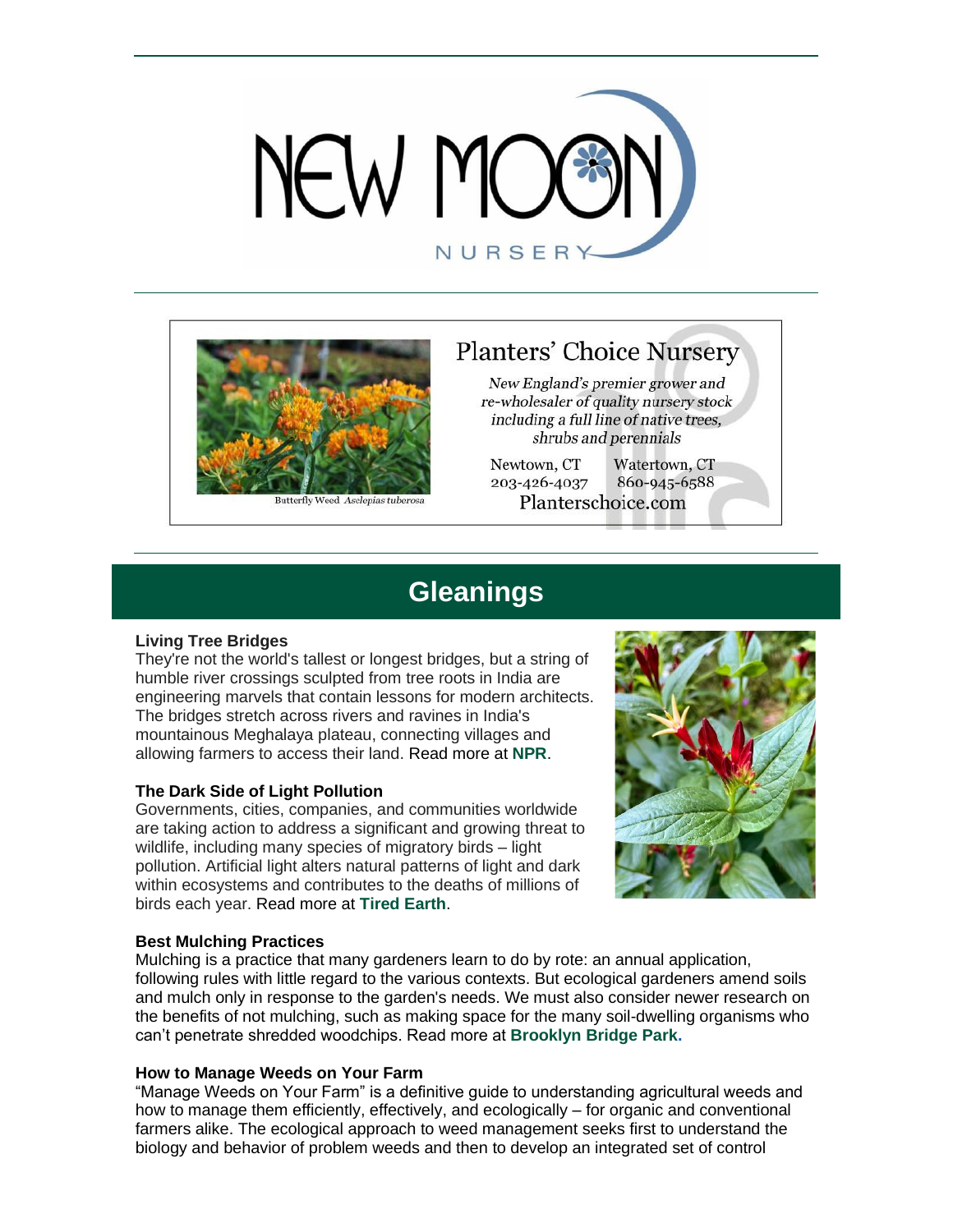strategies that exploit their weaknesses. Read more at **[Sustainable Agriculture Research](https://r20.rs6.net/tn.jsp?f=0018P5zUVzb0evUPPFL93G7TJLD6J8eHPqQAKsfAMXqGD8VmJtdYUGQAJWDVn240YrInOifoYT-cKgTArcfiWlEV0EWcLTa1LH2ESL3GYYuVJlXGMDCCxixCuGERzv5HM-xCMH0DfjrbD5QN4GUZ6g7VYA32i-GSps_5D3KhKQlrlO9pPEpsy1dH4GdcF5Zgqkbf4rOX2aA84HasqPQFK_TpbQJGj_fliUHFmjZo1h5LE0cg-y8fKBJuzshAyyBGKq-HLjK18RAcujd3fJzqdN7HHqNm9KlFPzC&c=Hbm3dw1u-adr2fs1mkouHb1_idjr65xydSdps3u09yr6rR-gOsBtvQ==&ch=4OdNk4LnZoAIKYoXrI8ttYeUckp719MEYfzDDqA8puGSnL5diAOF4A==)  [and Education](https://r20.rs6.net/tn.jsp?f=0018P5zUVzb0evUPPFL93G7TJLD6J8eHPqQAKsfAMXqGD8VmJtdYUGQAJWDVn240YrInOifoYT-cKgTArcfiWlEV0EWcLTa1LH2ESL3GYYuVJlXGMDCCxixCuGERzv5HM-xCMH0DfjrbD5QN4GUZ6g7VYA32i-GSps_5D3KhKQlrlO9pPEpsy1dH4GdcF5Zgqkbf4rOX2aA84HasqPQFK_TpbQJGj_fliUHFmjZo1h5LE0cg-y8fKBJuzshAyyBGKq-HLjK18RAcujd3fJzqdN7HHqNm9KlFPzC&c=Hbm3dw1u-adr2fs1mkouHb1_idjr65xydSdps3u09yr6rR-gOsBtvQ==&ch=4OdNk4LnZoAIKYoXrI8ttYeUckp719MEYfzDDqA8puGSnL5diAOF4A==)**.

#### **Efforts to Save North America's Most Endangered Bird Species Are Succeeding**

Some good news! A captive breeding program has quickly turned around the precipitous decline of the Florida Grasshopper Sparrow. On June 1, a tiny Florida Grasshopper Sparrow scurried out of an outdoor aviary and onto conservation lands south of Orlando, joining a fragile but recovering population of the most endangered birds on the continent. Read more at **[Audubon](https://r20.rs6.net/tn.jsp?f=0018P5zUVzb0evUPPFL93G7TJLD6J8eHPqQAKsfAMXqGD8VmJtdYUGQAJWDVn240YrIKbNcngEouWmX7FIEU-En8D6DXEekgvshE-3r2ZKMOu5oGczCIiaqD93dG5DVMZE384saQCPXFLFftaLM7ULxNJJLOhe_eDTxcTvBzItX-4Ls5ACHqyUbn2HsseWPWniuObkxalOSH5Wozuzqee2LY2MZNXyGRJwhbCHUPFbhNLg=&c=Hbm3dw1u-adr2fs1mkouHb1_idjr65xydSdps3u09yr6rR-gOsBtvQ==&ch=4OdNk4LnZoAIKYoXrI8ttYeUckp719MEYfzDDqA8puGSnL5diAOF4A==)**.

#### **A Difficult Site Becomes a Lovely Garden**

James Golden's New Jersey garden, Federal Twist, taught him that a gardener must match the plants to the place – however difficult that seems. It had to be an ecological garden, almost by default," he said. "I had to figure out what I could grow – plants that were adapted to this ecology." Read more at **[The NY Times](https://r20.rs6.net/tn.jsp?f=0018P5zUVzb0evUPPFL93G7TJLD6J8eHPqQAKsfAMXqGD8VmJtdYUGQAJWDVn240YrIitt3srqR627J-ENmub2b1iBHUF9THgtDPq-WRLZDsCIwS-cA1W94e9E_vuUyUEJyrOqE1iktEJbTRyHeltxe65x5bzA9qah-SRHvwgzpf0xpIGd-Kv3JhDBldbwFstyRKcmnTW4XjCAoi-HXeYddPsVmfykOm7BQzeoFsatGwEb2USRJlw8Zx3xQnOqHTTSYKAeHdqdVVOcrc1Yea2uF5VGqEm3JbiMH&c=Hbm3dw1u-adr2fs1mkouHb1_idjr65xydSdps3u09yr6rR-gOsBtvQ==&ch=4OdNk4LnZoAIKYoXrI8ttYeUckp719MEYfzDDqA8puGSnL5diAOF4A==)**.

#### **Amazon vs. Rusty Patch Bumblebee**

A tiny bee became a big problem for an Amazon-fueled expansion in Illinois. The Chicago Rockford International Airport wants to grow. Standing in its way is an odd slice of remnant prairie, home to the rusty patched bumblebee. Read more at **[WBEZ Chicago](https://r20.rs6.net/tn.jsp?f=0018P5zUVzb0evUPPFL93G7TJLD6J8eHPqQAKsfAMXqGD8VmJtdYUGQAJWDVn240YrIjxJwVX6DGlIVUJwLMey8nzAcAjpeQsQ2EW98GFx4Du_3Yt1YZv6NnUoT36ssSop1sWXEzFmMF-d12E9GMRMbcn18PjMCQkT9gwAHdZ8nXtB7kZJ0DHu38vRtQDfmWZNkuSQfPj3g8W4FZMEh92RUPdEyRnO4UW7LayL7HFbsg1CaHwKLMz_AvLC1MozHABWD2lkTXozg0IEIhoh--V02vVNdm2VZu8_K5MiHg1tByr7-lmjAC6MXGOEqYzwSoYjhipbUeUTckbc3XnGMhqaIUB-iIviS_NWwHadUklkyjONbtBRikkbSBJYxilZnXhz9zD3p6mapCDuwc2ucplm8uw==&c=Hbm3dw1u-adr2fs1mkouHb1_idjr65xydSdps3u09yr6rR-gOsBtvQ==&ch=4OdNk4LnZoAIKYoXrI8ttYeUckp719MEYfzDDqA8puGSnL5diAOF4A==)**.

#### **USDA Kills Thousands of Native Species**

An obscure division of the US government had a busy – and ruthless – year in 2021, killing more than 1.75 million animals across the country, at a rate of about 200 creatures every hour. Activists condemn Wildlife Services, a division of the USDA, which says deaths are necessary to protect farmers and public health. Read more at **[The Guardian](https://r20.rs6.net/tn.jsp?f=0018P5zUVzb0evUPPFL93G7TJLD6J8eHPqQAKsfAMXqGD8VmJtdYUGQAJWDVn240YrIIzVB4nVMan5m5CPeFdsEPnh6OKvmH1pxSL0lpTq1r8af7Cf4ZyQxMp48XKO7w7sw7CTYN4oR3frFIi7iE73-lcvonFtotqBA7ZjbcKUCWNkJVkgkjtrg1Me0kcKP3_6keOVVyPPHxrrp4e2i097W-uTeFV6ghLnI0kdxfIRbTsuSwDYMB6F1XA==&c=Hbm3dw1u-adr2fs1mkouHb1_idjr65xydSdps3u09yr6rR-gOsBtvQ==&ch=4OdNk4LnZoAIKYoXrI8ttYeUckp719MEYfzDDqA8puGSnL5diAOF4A==)**.

#### **Piet Oudolf Designs New Garden**

All Oudolf's designs start with the plants. Whichever site he's working on – here it's Hauser & Wirth's new gallery in Minorca, Spain – he first learns about what palette of species will grow well in that climate and soil. A garden isn't like an exhibition, which is installed for just a few months; the plantings must continue to evolve over the years. Read more at **[The NY Times](https://r20.rs6.net/tn.jsp?f=0018P5zUVzb0evUPPFL93G7TJLD6J8eHPqQAKsfAMXqGD8VmJtdYUGQAJWDVn240YrIrr8B-Oh14upKufOcV8gt6DiNIfFsW3RwP2-utbatKgeLxtaorb1XKtZVtPoXb-2IX3BympaVvwAleF5QplrRzA2MNpp4Unzc-tzI_QqAolz8deBdAvJMD9hXqg-WGK0T-WKLIHVw6OStaKGlMnQY93YZbbIzApTOsoeXFAu_PRMUd-MYImP084v2XKTqy-9YF5GV_oR9Qp78kocIqUVowTdypZLOqOUj5K4SPiYuYfz3endQBcWGgWK5Vf-Xm_Dq&c=Hbm3dw1u-adr2fs1mkouHb1_idjr65xydSdps3u09yr6rR-gOsBtvQ==&ch=4OdNk4LnZoAIKYoXrI8ttYeUckp719MEYfzDDqA8puGSnL5diAOF4A==)**.

#### **Olmstead's 200th Birthday**

It's Frederick Law Olmsted's **[200th birthday](https://r20.rs6.net/tn.jsp?f=0018P5zUVzb0evUPPFL93G7TJLD6J8eHPqQAKsfAMXqGD8VmJtdYUGQAJWDVn240YrI-JS-hV6fKW_p0_BHsNVcj4SF2iuF6wFSD_fPJF6NaW6gUWbrEG3A9IxyZqhpuOzQ-luLmrV5Ta0OinLIQWXj5tdJFVIs4X9HT_W9MA0Aw3ULzMnRh1EoF5BkCSWFIaX1yMTMKHoARuwTcQk5BuhCQW_mQ-McU0Z5eDrstqW_MDG-_Y1686pGXSO_nPWJtf7xKBy_ggiaTKRltapj_hBQus2sBxLYMYfV-QEQvtKENmqJRnkh7PWqxfYokjY-KwC-sQB7fItUUg1Exwi0e8HuRqTyU-NMgmI6h7s1bzKM_CdKMkmJPAJfSkiCGNLzA90GGIylX18gYSkZ1ZpEG3dI3U_Y-jU6vmcvpbYLrj83x-2Ktpr01rkNS97j8YrUAMim-9tdk-K5GVlbU6Vi5oxb36ynx5Su5IHMBfpPnFNRRkZNUPHXxrbKJeuJbRKZUNvDq08KFD-rQq5qVi2AC21JyUIvgcNF-Nv-aprcLPKwFoE3mbb9cNYiB-RcsAtOrJxgGyyGz1lwhrV49jX6AC7hPQ==&c=Hbm3dw1u-adr2fs1mkouHb1_idjr65xydSdps3u09yr6rR-gOsBtvQ==&ch=4OdNk4LnZoAIKYoXrI8ttYeUckp719MEYfzDDqA8puGSnL5diAOF4A==)** this month, and many people are giving the father of American landscape architecture his due. "The enjoyment of scenery employs the mind without fatigue and yet exercises it; tranquilizes it and yet enlivens it; and thus, through the influence of the mind over the body gives the effect of refreshing rest and reinvigoration to the whole system." – Frederick Law Olmsted, Sr. Read more at **[The Cultural Landscape](https://r20.rs6.net/tn.jsp?f=0018P5zUVzb0evUPPFL93G7TJLD6J8eHPqQAKsfAMXqGD8VmJtdYUGQAJWDVn240YrI_3eHFSU9eMVU165oCoPfQ5VccL469sTyUhBL_tIZ0nckIBBT10LpWyZM8hVmCGhXDtwqGzTOJJAdd6oulWnXlhwt7wcVw0Us&c=Hbm3dw1u-adr2fs1mkouHb1_idjr65xydSdps3u09yr6rR-gOsBtvQ==&ch=4OdNk4LnZoAIKYoXrI8ttYeUckp719MEYfzDDqA8puGSnL5diAOF4A==)  [Foundation](https://r20.rs6.net/tn.jsp?f=0018P5zUVzb0evUPPFL93G7TJLD6J8eHPqQAKsfAMXqGD8VmJtdYUGQAJWDVn240YrI_3eHFSU9eMVU165oCoPfQ5VccL469sTyUhBL_tIZ0nckIBBT10LpWyZM8hVmCGhXDtwqGzTOJJAdd6oulWnXlhwt7wcVw0Us&c=Hbm3dw1u-adr2fs1mkouHb1_idjr65xydSdps3u09yr6rR-gOsBtvQ==&ch=4OdNk4LnZoAIKYoXrI8ttYeUckp719MEYfzDDqA8puGSnL5diAOF4A==)**.

#### **Iconic Wildflower in Peril**

Among North American wildflowers, few are as beloved and culturally relevant as Trillium. A new report led by the ABQ BioPark, Nature Serve, and Mt. Cuba Center analyzed risk factors to these plants and found that 32 percent of all North American Trillium species or varieties are threatened with extinction. Read More at **[Mt. Cuba Center](https://r20.rs6.net/tn.jsp?f=0018P5zUVzb0evUPPFL93G7TJLD6J8eHPqQAKsfAMXqGD8VmJtdYUGQAJWDVn240YrI8FHE1YCJnTtx_xh7IFLbNo5chzT9UtTSnfEdsec4_g-bQQBCmxe--K2dXBij9CfzDg0eO0otrQp_Xq-EIcbTXvo7OahB4nUyiquRshHNmgcfBlS39FmhFN0qsQiTbxs0&c=Hbm3dw1u-adr2fs1mkouHb1_idjr65xydSdps3u09yr6rR-gOsBtvQ==&ch=4OdNk4LnZoAIKYoXrI8ttYeUckp719MEYfzDDqA8puGSnL5diAOF4A==)**.

#### **Invasive Toxic Hammerhead Worm Found in Rhode Island**

The one thing you don't want to do if you find a hammerhead worm is touch it, or let your pets, including backyard chickens, eat it. Hammerhead worms produce a neurotoxin, **[tetrodotoxin](https://r20.rs6.net/tn.jsp?f=0018P5zUVzb0evUPPFL93G7TJLD6J8eHPqQAKsfAMXqGD8VmJtdYUGQAJWDVn240YrI26jHi5DhYsDs9sn4oQWS8FXUpkEO-o_bR7WjdbhORsWUpyZV_oKsvufPCXEO5i-KeF1tf7udX-qRuxItAKud4P_oYLSmXkMp8sTd4uvNuGrpOb2w-Nq4NnzIOV5wvKyJbyRdI-S-7DsPkCDZAma34A==&c=Hbm3dw1u-adr2fs1mkouHb1_idjr65xydSdps3u09yr6rR-gOsBtvQ==&ch=4OdNk4LnZoAIKYoXrI8ttYeUckp719MEYfzDDqA8puGSnL5diAOF4A==)**, which is also found in puffer fish. Read more at **[Eco Rhode Island News](https://r20.rs6.net/tn.jsp?f=0018P5zUVzb0evUPPFL93G7TJLD6J8eHPqQAKsfAMXqGD8VmJtdYUGQAJWDVn240YrIfd_irv-GefF_MzjWQZTEQHz3RW9F_r32ASBlgpzMU4y-3ovWdjLe-qC3IV7cQS8_B5HPbLktu9pv89yRgPlpQkf_VZ-C68djdsblXdbi0Anvc68qmF3OJRDUL2hjuh6qHudmOFf3jG4=&c=Hbm3dw1u-adr2fs1mkouHb1_idjr65xydSdps3u09yr6rR-gOsBtvQ==&ch=4OdNk4LnZoAIKYoXrI8ttYeUckp719MEYfzDDqA8puGSnL5diAOF4A==)**.

#### **Native Garden Tours MetroWest Boston**

The Native Pollinator Task Force (NPTF) is hosting tours of public display Pollination Preservation Gardens (PPG) throughout the month of June. These tours are designed to demonstrate how MCA members and NPTF Ambassadors can design and install their own public display PPG's and how to spread the word in their communities. The goal of the NPTF is to have at least one public display Pollination Preservation Garden in each of the 36 communities in the MCA region. Read more at **[Native Pollinator Task Force Garden Tours](https://r20.rs6.net/tn.jsp?f=0018P5zUVzb0evUPPFL93G7TJLD6J8eHPqQAKsfAMXqGD8VmJtdYUGQAJWDVn240YrI60n20e7y3xJYoAfdh2mwcTRkT6Y6dzbXkmuuKRRBaNYq4ZmTkHZu1loVdjrHGl1ejSPf-dlQx5_WAf8WcrGJSptJ01-dQfXyH2bWCTY4FcSLkzQ6TotYD2c6ZqHo_OseFZBcCnDrJMpblKRVYeYwXXph62Xv8eGGD2-0x5HHrGw=&c=Hbm3dw1u-adr2fs1mkouHb1_idjr65xydSdps3u09yr6rR-gOsBtvQ==&ch=4OdNk4LnZoAIKYoXrI8ttYeUckp719MEYfzDDqA8puGSnL5diAOF4A==)**.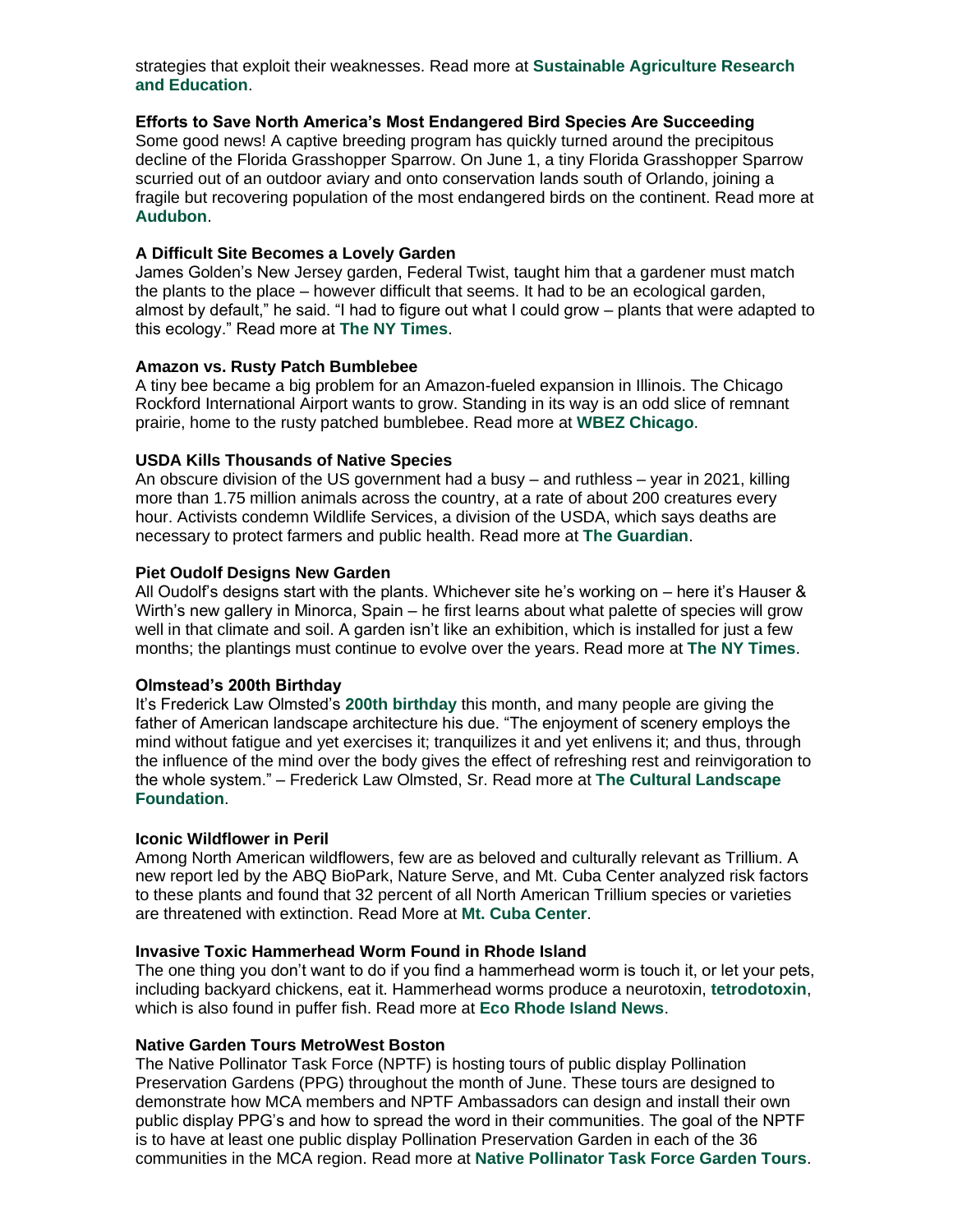# **Events to Note**

## **Events to Note (listings indicate local time unless otherwise noted)**

Many events continue to be held online; check with organizations to confirm the most up-todate information.

#### **June**

June 16 **[Gardening with the Seasons: Summer](https://r20.rs6.net/tn.jsp?f=0018P5zUVzb0evUPPFL93G7TJLD6J8eHPqQAKsfAMXqGD8VmJtdYUGQAJWDVn240YrIwn65Yb4IlEWeprhEwJR9KfXYZexZarunaXk5pYjN7aIZfTX0NHStPG3rMpgXCFupClSnzV3hmwMCZCKEe9UaQbg_VV3j0VJqQ68OSK3fqb61AKNcWC8aZ5_ETRvQpLDrdOp8ivzKus3NZcLdHIBUuz5sG4yDPGS6xHiRwHuR75RbxwOsCDI0Ijtsr7tTGUbb&c=Hbm3dw1u-adr2fs1mkouHb1_idjr65xydSdps3u09yr6rR-gOsBtvQ==&ch=4OdNk4LnZoAIKYoXrI8ttYeUckp719MEYfzDDqA8puGSnL5diAOF4A==)**; 7:00-8:30pm PT.

June 17 **[Olmstead Bicentennial Gala](https://r20.rs6.net/tn.jsp?f=0018P5zUVzb0evUPPFL93G7TJLD6J8eHPqQAKsfAMXqGD8VmJtdYUGQAJWDVn240YrIyhYg5kv5bgXAMiYhGGlQunCwsodGzGwtZU6nRzdes3uZ5csxP4Js4NSIcMW3eX2sb5URmrVG7LXEaCKE-96ryoxlSycOiPkFO3lsL-RN5SIdWzj2hxENSZULEdlqWEN2&c=Hbm3dw1u-adr2fs1mkouHb1_idjr65xydSdps3u09yr6rR-gOsBtvQ==&ch=4OdNk4LnZoAIKYoXrI8ttYeUckp719MEYfzDDqA8puGSnL5diAOF4A==)**; Chicago, IL; 7:00-9:00pm.

June 22 **ELA Eco-Answers[→Going Electric in the Landscape: Battery-Powered Options](https://r20.rs6.net/tn.jsp?f=0018P5zUVzb0evUPPFL93G7TJLD6J8eHPqQAKsfAMXqGD8VmJtdYUGQAIElKjyXxHA4IDaKFrKfpJMcRyKTbj8flKCA3AZqV1h3PU5HF4bIrJlL2Jk5jsvi6jnv58XaGipXtuHjLOqCAkd9Das0j3i9BQuFxTXxWi1OHRpi8OjEDOmPSzRmTf3wyJB4rsZlM_1FWRVzTFRHninPfMdCaS1JYA==&c=Hbm3dw1u-adr2fs1mkouHb1_idjr65xydSdps3u09yr6rR-gOsBtvQ==&ch=4OdNk4LnZoAIKYoXrI8ttYeUckp719MEYfzDDqA8puGSnL5diAOF4A==)**; 6:30-7:30pm ET.

June 24 **[Regenerative Agriculture –](https://r20.rs6.net/tn.jsp?f=0018P5zUVzb0evUPPFL93G7TJLD6J8eHPqQAKsfAMXqGD8VmJtdYUGQAJWDVn240YrIHOPsCH55axT5_ITcEApTJq-M7_yOHnxEckGFOByv16vHybBBAR3Rbk6GSSJOa1_haHxSphg5rzf1fmqPN9YakVb8pfru0XH8COgZYCfoyZ7uN7udCegMdNXGgt3TvfXiP3o_s8jopSiTWhU_lnnkdPVJp9pxn7SuCWiKBzI-mmYNXHIdHX_ZhQ==&c=Hbm3dw1u-adr2fs1mkouHb1_idjr65xydSdps3u09yr6rR-gOsBtvQ==&ch=4OdNk4LnZoAIKYoXrI8ttYeUckp719MEYfzDDqA8puGSnL5diAOF4A==) Berheim's Edible Garden**; 12:00-1:00pm ET.

June 28 **[Microscopy, Vermi-composting & Home Gardening](https://r20.rs6.net/tn.jsp?f=0018P5zUVzb0evUPPFL93G7TJLD6J8eHPqQAKsfAMXqGD8VmJtdYUGQAJWDVn240YrIKnmkziNnZf5D6rUFPDtzJ7Dequf8MuO7L-pL5jcxIup8zr_BD7PmCZKR7J6DR4MYJXFRzl4amYWy1-eS0lCOicY1_2zu2Txc9p8RcyUUhvbdrzdsv8EfeFCnN5oe9tmgZDj4OiaSZPcQM2PjOiAkRWo2Q3t2p2fBKukaWe1duoCrUE-GmJTIBqgM585lLObVQ_KcUZPI-mzKlFeBGE03vA==&c=Hbm3dw1u-adr2fs1mkouHb1_idjr65xydSdps3u09yr6rR-gOsBtvQ==&ch=4OdNk4LnZoAIKYoXrI8ttYeUckp719MEYfzDDqA8puGSnL5diAOF4A==)**; 5:00pm ET.

June 29 **[Composting: An Ecological Perspective](https://r20.rs6.net/tn.jsp?f=0018P5zUVzb0evUPPFL93G7TJLD6J8eHPqQAKsfAMXqGD8VmJtdYUGQAJWDVn240YrI9PvsG4yxA5gjyJHbyZO4C6cRnSK63RhA0ByIEDgwfZkSA_OWt4B1QTD99Ziu-5SFxkgfL0coVS5OTpOer3Uh4n27FSIam6qPuCZN9cr6tnylMCCnkRkl5AfRkSkh7S1gUH2IUP-kwqIUtMsuiBE_LSoDHBthvGbrR8996JpYZKpuwPpYdsNF4MbJuaPP2d_To1_gcMrKqqiYBHs6Cy49UIVq7JGrY5OiBm7QtFjHBMeVCAzP21AthQ==&c=Hbm3dw1u-adr2fs1mkouHb1_idjr65xydSdps3u09yr6rR-gOsBtvQ==&ch=4OdNk4LnZoAIKYoXrI8ttYeUckp719MEYfzDDqA8puGSnL5diAOF4A==)**; 7:00pm ET.

June 30 **Summer Tree Summit – [Protection & Management of Mature Urban Trees](https://r20.rs6.net/tn.jsp?f=0018P5zUVzb0evUPPFL93G7TJLD6J8eHPqQAKsfAMXqGD8VmJtdYUGQAJWDVn240YrIuPUZmOPMw-OCbaz6EOGa4aVWQvzihscQWmnIc3MBq5KOwhEZGTvAFEg8UkjJ8ayZsj7nmeia3KKygUOMoUKk6tG1dIrmZg3KU44aJlJT6z9U5MQN2wAqh59XfU0IAjSPnkFjuQPO8_sjxmZrfFKCIAizBfCKSBFDRkR1NA_Ep--_085-_SxGGw==&c=Hbm3dw1u-adr2fs1mkouHb1_idjr65xydSdps3u09yr6rR-gOsBtvQ==&ch=4OdNk4LnZoAIKYoXrI8ttYeUckp719MEYfzDDqA8puGSnL5diAOF4A==)**; 12:00-2:00pm ET.

### **July**

July 6 **[Traditional Indigenous Knowledge and Ecological Science: A Restorative Pairing](https://r20.rs6.net/tn.jsp?f=0018P5zUVzb0evUPPFL93G7TJLD6J8eHPqQAKsfAMXqGD8VmJtdYUGQAIOCKSPAFA5iS4CGnrSFxhMsz4yv5eE5bUW1csgecrg66zDVql90ozvEs7_1ahYyqSP-1rKB4q922Q2rXeHK06M3l3LQ7o7vwEnEn3gcr8xDKudYSrKcfwMxTNJqongCm0pp5t5oT0g2LseSQMzX5MGG1dOuoLp5Sw==&c=Hbm3dw1u-adr2fs1mkouHb1_idjr65xydSdps3u09yr6rR-gOsBtvQ==&ch=4OdNk4LnZoAIKYoXrI8ttYeUckp719MEYfzDDqA8puGSnL5diAOF4A==)**; 2:30-4:45pm ET.

July 14 **[Down to Earth, MNLA Summer Conference](https://r20.rs6.net/tn.jsp?f=0018P5zUVzb0evUPPFL93G7TJLD6J8eHPqQAKsfAMXqGD8VmJtdYUGQAIOCKSPAFA5i_64YLN8LBPZuTkzagWm7n8DOZgztQPpyK5aL72X-cX0ex6NVc8xTDU4_8Sb0JC0Rv88qzyxhAQ_c1TIrcFVyWNWP_eqEEGCZH-qDvR8BY9mCKSXB8vX_Giix9vhPF8JMJJPJ78KT1ZYu5jXv8tjQSw_hCHxJEMnisq19qFDoBKFuc3ueU5cO6y7vodAf9iXg&c=Hbm3dw1u-adr2fs1mkouHb1_idjr65xydSdps3u09yr6rR-gOsBtvQ==&ch=4OdNk4LnZoAIKYoXrI8ttYeUckp719MEYfzDDqA8puGSnL5diAOF4A==)**; Hopkinton, MA; 7:30am-1:00pm.

July 19 **[Landscape Lessons Learned: The Educational Value of "Mistakes"](https://r20.rs6.net/tn.jsp?f=0018P5zUVzb0evUPPFL93G7TJLD6J8eHPqQAKsfAMXqGD8VmJtdYUGQAIOCKSPAFA5iCPFvsAL0lKPAqUugoI4lc6Jcw-L7PtY3NCvo1EuiEZgXGW0ZTWKSjudF8d5FCGrLouShehl4Lt10BMD__9QGKvFodgR-KL4d5_Bo69Ip7wnNwePAo1ng4nRdbGdRRnq3ULeCemXNhmAdbwnJbytzrw==&c=Hbm3dw1u-adr2fs1mkouHb1_idjr65xydSdps3u09yr6rR-gOsBtvQ==&ch=4OdNk4LnZoAIKYoXrI8ttYeUckp719MEYfzDDqA8puGSnL5diAOF4A==)**; 2:30-3:45pm ET.

July 21 **[Inclusive Placemaking: Creating Urban Habitats and Sanctuary](https://r20.rs6.net/tn.jsp?f=0018P5zUVzb0evUPPFL93G7TJLD6J8eHPqQAKsfAMXqGD8VmJtdYUGQAJWDVn240YrIfegqSpJHo9VDm0Kq-v9JsMr3CG_tODruqyLlwykx7LxpWjOar6rkQsuHVf6zYwnNw-JY0NmTQsJoGpI-EvhkOi5DVLpQNrmRVJiouX78IC8PamazNl7jfBGY4m4u6i00iby5T3H03xe-eeF1qwLbuA==&c=Hbm3dw1u-adr2fs1mkouHb1_idjr65xydSdps3u09yr6rR-gOsBtvQ==&ch=4OdNk4LnZoAIKYoXrI8ttYeUckp719MEYfzDDqA8puGSnL5diAOF4A==)**; 1:30-3:45pm ET.

July 27 **[The Perennial Ground Layer: Context and Creativity](https://r20.rs6.net/tn.jsp?f=0018P5zUVzb0evUPPFL93G7TJLD6J8eHPqQAKsfAMXqGD8VmJtdYUGQAIOCKSPAFA5isx2ma8PXXnp2H9Di2o9928llJc95gPFPUFX5JOFfH2-HIhIyJ8_1zff41VSSwCGw0j4iU5349twKeZBoB26QopT-XMAa0dsHx3kZHkgShwBqYaNgmhHdaaCgGauNcEyAUSGg0lU-LDDisddIsD2zAg==&c=Hbm3dw1u-adr2fs1mkouHb1_idjr65xydSdps3u09yr6rR-gOsBtvQ==&ch=4OdNk4LnZoAIKYoXrI8ttYeUckp719MEYfzDDqA8puGSnL5diAOF4A==)**; 9:30-11:45am ET.

July 27 **[Cultivating Community Through the Creation of Nourishing Gardens](https://r20.rs6.net/tn.jsp?f=0018P5zUVzb0evUPPFL93G7TJLD6J8eHPqQAKsfAMXqGD8VmJtdYUGQAIOCKSPAFA5i7qfo3vbqVn8HROaS18H9A0piWTYAQnSqglQ_q5Wmq07n01gG_XegFMrAXG1am6cKbwCcI-stfABqgl_JZgB_zhOkeyyDu6Gfw_I8qtL1szANWH15EZGaThMkEmIWpVSlr1Lmv60jgN7h8Kr36bnNaw==&c=Hbm3dw1u-adr2fs1mkouHb1_idjr65xydSdps3u09yr6rR-gOsBtvQ==&ch=4OdNk4LnZoAIKYoXrI8ttYeUckp719MEYfzDDqA8puGSnL5diAOF4A==)**; 2:30- 3:45pm ET.

#### **August**

August 1 **[Perennial Plant Association National Symposium](https://r20.rs6.net/tn.jsp?f=0018P5zUVzb0evUPPFL93G7TJLD6J8eHPqQAKsfAMXqGD8VmJtdYUGQAJWDVn240YrIzjPoDA1XlbNJG9lb5r9Xk_G6HQzcFYU_r53ARYFZp1H_NQ_IuSo9PywdrSrD8rab9DMxp7rJWt97OHy9bOnR_lcx0-XPfInGxmCd5Sb2QuA=&c=Hbm3dw1u-adr2fs1mkouHb1_idjr65xydSdps3u09yr6rR-gOsBtvQ==&ch=4OdNk4LnZoAIKYoXrI8ttYeUckp719MEYfzDDqA8puGSnL5diAOF4A==)**; Lancaster, PA; 9:30am-3:15pm.

August 3 **ELA Eco-Answers[→Tree Health and Longevity](https://r20.rs6.net/tn.jsp?f=0018P5zUVzb0evUPPFL93G7TJLD6J8eHPqQAKsfAMXqGD8VmJtdYUGQAPFjHp_UHvxiC55m7TtH3bGrCcvt4WddylYlQBB3VImU-IRVQdWcWoryHNHiwyjJKX_tsFnFMS3Y3vvEoEgrS7IXOWHwAIwgOflKQnL4S77HKbGxmNHF3x5kgofLJUEJKRXxiKC-qJddLV-EEOO8RvE=&c=Hbm3dw1u-adr2fs1mkouHb1_idjr65xydSdps3u09yr6rR-gOsBtvQ==&ch=4OdNk4LnZoAIKYoXrI8ttYeUckp719MEYfzDDqA8puGSnL5diAOF4A==)**; 6:30-7:30pm ET.

August 20 **ELA Eco-Tour[→Flying Trillium Gardens and Preserve](https://r20.rs6.net/tn.jsp?f=0018P5zUVzb0evUPPFL93G7TJLD6J8eHPqQAKsfAMXqGD8VmJtdYUGQAPkkpX9zt9kBQigpNthxSR_BALCnq-AIaHXutYQ1m9hTD_2n7JzSNc_9xkFtcZoZHFBs2eVCXtnizOQGvNEZOknqreAsVNj6MEy4yP421O5_CAH0vCMHk1VtqutarZQBAqBmSl7LmL4ZaA1q29s7TKEZvzNCYr_bmXSg8MpQ5dL-OWX1_M3n6PA=&c=Hbm3dw1u-adr2fs1mkouHb1_idjr65xydSdps3u09yr6rR-gOsBtvQ==&ch=4OdNk4LnZoAIKYoXrI8ttYeUckp719MEYfzDDqA8puGSnL5diAOF4A==)**; Liberty, NY; 10:00am-12:00pm.

August 24 **ELA Webinar[→Native Plant Gardens: Designing for Beauty](https://r20.rs6.net/tn.jsp?f=0018P5zUVzb0evUPPFL93G7TJLD6J8eHPqQAKsfAMXqGD8VmJtdYUGQAPFjHp_UHvxiVKdwX9S8QDSMRcvnX7sZOUFPTXuwroyMdd3YTwtCeDkXiI1yKF6yQEn7XGosrKOYnnrh4xaYTPHmFvgzDKxGLNg-8XW4vmA6iJMPXdWE2MwMAdyNmIeqhtISVEM0a8Z1&c=Hbm3dw1u-adr2fs1mkouHb1_idjr65xydSdps3u09yr6rR-gOsBtvQ==&ch=4OdNk4LnZoAIKYoXrI8ttYeUckp719MEYfzDDqA8puGSnL5diAOF4A==)**; 2:00-3:00pm.

### **Anytime**

**[URI Cooperative Extension Learn at Home Webinar Series](https://r20.rs6.net/tn.jsp?f=001AFho08mAnEeBmz843iFWK8NKptjui6lRFEStwzlCyIpUGk5-t9o9e7r1DyUwwx1Zr9ncQo5XvcR251wOMS6rhvmkv80tJ_DW2CLG3eZid2f06skFVz0FEQYsW6y1_cJA4Z13vcSjJj0DTe9oidO8dFb-bsexlUvPweU9jEPfoVQ8_rAXBI0XaIfC51ZFSAYU5up4I7Gnk3AG6x6AWiBIyI4ezJ_2LuvvRSCHfRNyURTp0g-DgZ7Rbw==&c=FELuz_3rfOF6ckbIZGoXYyALx-ce3Pd95vX4qveq6z1wABV3wVGjDQ==&ch=uc69vArgMunqwA4qRtremhqjJJzC5bKqRJOhou9QRAZEkHUgBjD5RQ==)**

#### **[Deep Roots: Native Plants at Noon](https://r20.rs6.net/tn.jsp?f=0018P5zUVzb0evUPPFL93G7TJLD6J8eHPqQAKsfAMXqGD8VmJtdYUGQAMfbU5TXzlLi7du5KuQHms155ZdNBJBJHUo2ZMJix_EZ2D43FN5xoH4Zm1FYGKDU2A4EbIrAt8P26T0ZyzRljNiOEqQoC5cqKL8-c0e711nK&c=Hbm3dw1u-adr2fs1mkouHb1_idjr65xydSdps3u09yr6rR-gOsBtvQ==&ch=4OdNk4LnZoAIKYoXrI8ttYeUckp719MEYfzDDqA8puGSnL5diAOF4A==)**

FIRST Fridays; 4:00-4:40 ET on **[Instagram Live](https://r20.rs6.net/tn.jsp?f=0018P5zUVzb0evUPPFL93G7TJLD6J8eHPqQAKsfAMXqGD8VmJtdYUGQALq9n9dlTiqFVk-3wv-xbnwu1xM3UtDx7X47aNzPBLjMWsVs3jNnZwqJd9cr1udoPanUY6EMidbI8FmYy7QCaAcSID-WzHVnaSXe4iLmXiVbkEWcA6Zw5m0=&c=Hbm3dw1u-adr2fs1mkouHb1_idjr65xydSdps3u09yr6rR-gOsBtvQ==&ch=4OdNk4LnZoAIKYoXrI8ttYeUckp719MEYfzDDqA8puGSnL5diAOF4A==)**, experienced Black women farmers answer audience questions about gardening, livestock, agroforestry, plant medicine, and food preservation.

Submit events by the 10th of the month for inclusion in the next newsletter.



ELA shares job posts as a courtesy to our community, no endorsement implied. Postings will run for two months. Employers are asked to notify ELA if jobs fill before the second posting.

**Offshoots** seeks a highly motivated and experienced Landscape Foreman/Field Supervisor to oversee planting installations and run a small horticultural installation crew on residential and commercial landscape and garden